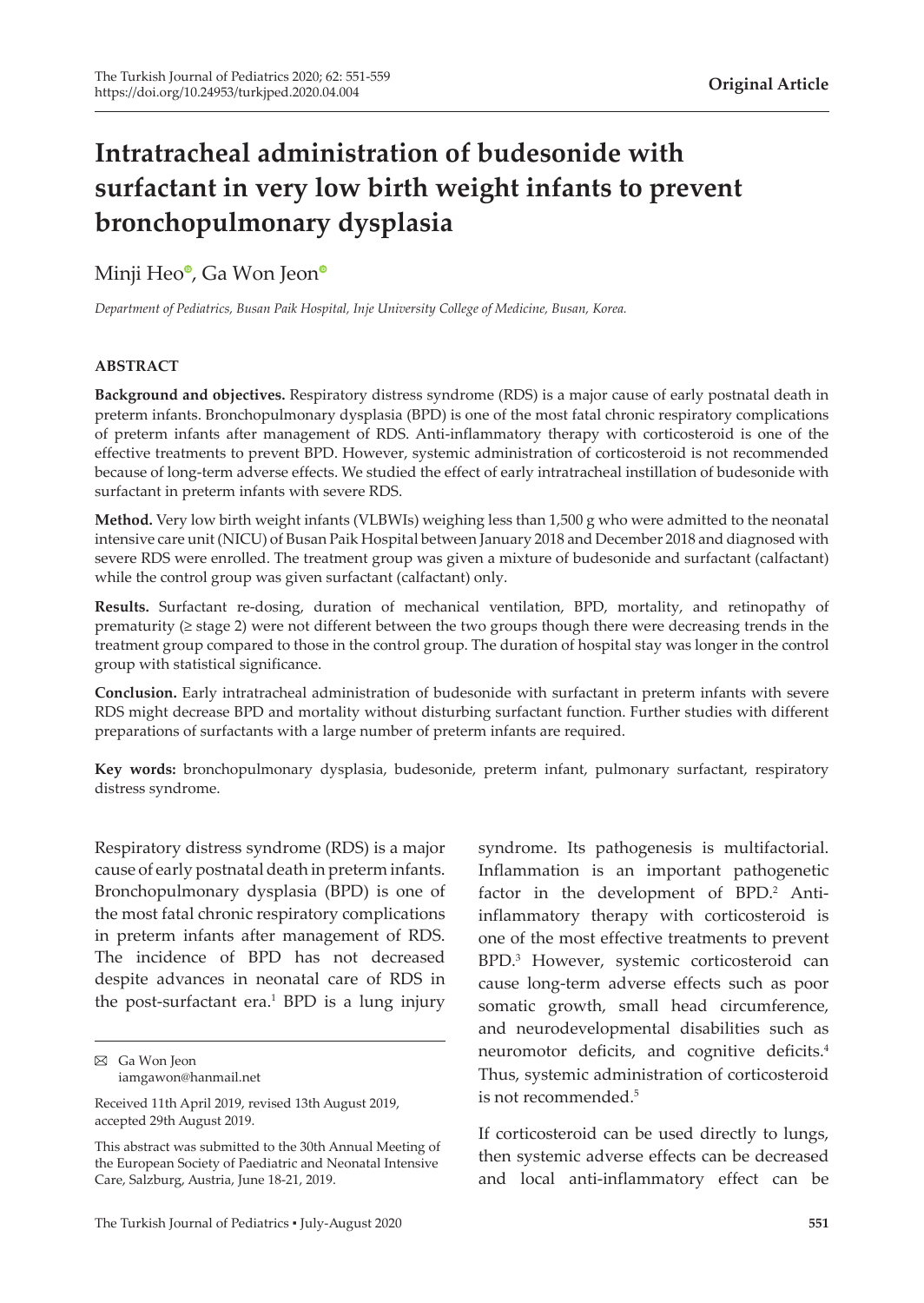increased. However, there have been limitations to deliver corticosteroid to distal lungs of newborn babies even if corticosteroid is inhaled as aerosol particles.

Budesonide is a strong corticosteroid with a local anti-inflammatory effect commonly used as a nebulizing suspension for treating bronchial asthma in children.<sup>6</sup> However, inhalation of budesonide as aerosol particles with metered dose inhaler to newborn babies is technically difficult. Budesonide has to be deposited in lung tissues by inhalation. It needs to be successfully distributed to lung tissues and then dissolved in lung cells of newborn babies. Inhalation of budesonide to newborn babies has been shown to be ineffective because this method cannot deliver budesonide to distal lungs.<sup>7-9</sup> Thus, an alternative lung-targeted delivery method is needed. Some researchers have studied intratracheal administration of budesonide. However, intratracheal administration of budesonide alone is ineffective in decreasing inflammation of lungs.10 One of the suggested methods to deliver budesonide to distal lungs is intratracheal administration of budesonide with vehicle.

Pulmonary surfactant is a mixture of phospholipids and surfactant proteins (SPs).<sup>11,12</sup> Phospholipids bilayers incorporated with SPs are typical structures of surfactant. These layers called surface films play an important role in adsorption and spreading of surfactant into distal lungs with excellent solubility related to the rich lipid content that can lower surface tension.<sup>13</sup> Intratracheal administration of drug with surfactant as a vehicle markedly facilitates the distribution and spreading of the drug compared to administration of the drug alone.<sup>14-16</sup> Thus, surfactant has been suggested as a vehicle to deliver drugs to distal lungs.<sup>17</sup> Huang et al.<sup>18</sup> revealed that the administration of budesonide with surfactant can facilitate pulmonary distribution of budesonide compared to budesonide alone using fluorescent dye in mice. The objective of the present study was to determine the effect of early intratracheal instillation of budesonide

with surfactant in preterm infants with severe RDS for alleviating BPD.

#### **Material and Methods**

The protocol of this study was reviewed and approved by the Institutional Review Board of Inje University Busan Paik Hospital (identification code: 19-0019) in accordance with the Declaration of Helsinki. A waiver of consent was granted for chart review without patient contact. Very low birth weight infants (VLBWIs) weighing less than 1,500 g who were admitted to the neonatal intensive care unit (NICU) of Busan Paik Hospital between January 2018 and December 2018 and diagnosed with severe RDS were enrolled. VLBWIs with severe RDS on chest radiography who required mechanical ventilator with fractional inspired oxygen (FiO<sub>2</sub>) of  $> 0.5$  were included. VLBWIs with chromosomal abnormality, congenital cardiac anomaly, or congenital pulmonary anomaly were excluded as these conditions could be confounding factors by interfering with pulmonary function and survival, making them unsuitable for evaluating the efficacy or safety of budesonide with surfactant. Included infants were allocated to two groups according to the medicine instilled: treatment group, surfactant and budesonide; and control group, surfactant only.

## *Study protocol*

Clinical data were collected retrospectively from medical records. The diagnosis of RDS and the decision to perform surfactant replacement were left to the attending physician based on disease severity according to chest radiography and assisted ventilation.<sup>19</sup>

Surfactants were instilled into the trachea via an endotracheal tube using an orogastric tube. The treatment group was given a mixture of 0.25 mg/kg (1 mL/kg) of budesonide (Pulmicort nebulizing suspension, Astra Zeneca, Lund, Sweden) and 105 mg/kg (3 mL/kg) of calfactant (Infasurf®, ONY, Inc., Amherst, NY, USA) while the control group was given 105 mg/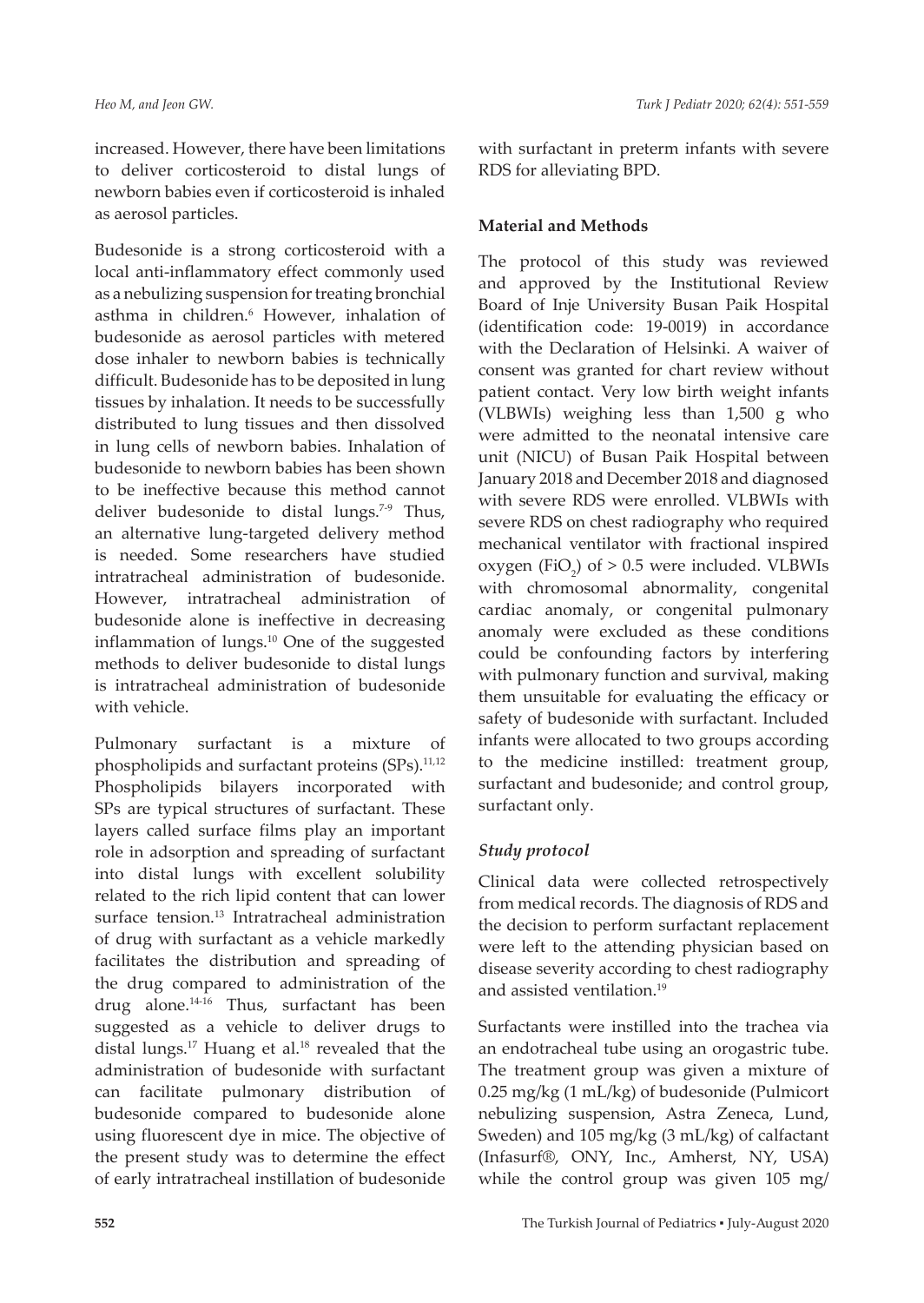kg of calfactant only. The concentration ratio of calfactant to budesonide was 35 mg: 0.25 mg or 140:1. The dosage of budesonide was determined according to previous studies.<sup>20,21</sup>

Infant demographic factors included gestational age, birth weight, gender, small for gestational age (SGA), Apgar score, and clinical risk index for babies (CRIB) II score. Maternal demographic factors included antenatal corticosteroids therapy, maternal gestational diabetes mellitus (GDM), maternal pregnancy-induced hypertension (PIH), and histologically confirmed chorioamnionitis. Outcomes associated with BPD included doses of surfactant, total duration of mechanical ventilation, duration of invasive ventilation, BPD, severity of BPD, and mortality. Outcomes associated with prematurity included patent ductus arteriosus (PDA), high grade intraventricular hemorrhage (IVH,  $\geq$  grade 3), periventricular leukomalacia (PVL), high stage retinopathy of prematurity (ROP,  $\geq$  stage 2), necrotizing enterocolitis (NEC,  $\geq$  stage 2), and duration of hospital stay.

SGA was defined as a birth weight less than the tenth percentile on fetal-infant growth chart for preterm infants.<sup>22</sup> BPD was defined as an oxygen dependency at 36 weeks post-menstrual age with oxygen treatment for at least the first 28 days of life. BPD was subdivided to three groups according to its severity: mild BPD, breathing room air at 36 weeks post-menstrual age or discharge; moderate BPD, need for < 30% O2 at 36 weeks post-menstrual age or discharge; and severe BPD, need for  $\geq 30\%$  O2 with or without positive pressure ventilation or continuous positive pressure at 36 weeks postmenstrual age or discharge.<sup>23</sup> Sepsis was limited to positive blood culture with clinical signs of systemic infection.<sup>24</sup>

# *Statistical analysis*

For nominal variables, Chi-square test or Fisher's exact test was performed. For continuous variables, Student's *t*-test or Mann-Whitney *U* test was performed. All statistical analyses were

The Turkish Journal of Pediatrics ▪ July-August 2020 **553**

performed using SAS Enterprise Guide 3.0 (SAS Institute, Cary, NC, USA). *P*-values < 0.05 were considered significant. Data are given as mean ± standard deviation.

# **Results**

# *Demographic factors*

Among a total of 68 VLBWIs who were admitted to the NICU of Busan Paik Hospital during the period of enrollment (January 2018 through December 2018), 34 VLBWI who were diagnosed as severe RDS were enrolled: 16 in the treatment group (budesonide + surfactant) and 18 in the control group (surfactant). There were no significant differences in gestational age, birth weight, gender, SGA, Apgar score at 1 and 5 minutes, CRIB II score, antenatal corticosteroids, maternal GDM, maternal PIH, or chorioamnionitis between the treatment group and the control group (Table I).

Gestational age was  $28^{+4} \pm 1^{+6}$  weeks (range:  $25^{+2}$ ) - 32<sup>+0</sup> weeks), and  $28^{+2} \pm 2^{+0}$  weeks (range:  $25^{+0}$  - $33^{+4}$  weeks), and birth weight was  $1055 \pm 247$  g (range:  $460 - 1400$  g), and  $1032 \pm 255$  g (range: 615 - 1400 g) in treatment group and control group, respectively.

# *BPD and mortality*

Surfactant re-dosing was not different between the two groups (treatment group: 5 (31.3%); control group: 8 (44.4%); *p* = 0.429) (Table II). Total duration of mechanical ventilation (treatment group: 14.7 ± 15.7 days; control group:  $26.3 \pm 26.7$  days;  $p = 0.162$ ), and duration of invasive ventilation (treatment group: 10.6 ± 13.2 days; control group: 19.0 ± 25.2 days; *p* = 0.266) were not different between the two groups, though there were decreasing trends in the treatment group compared to those in the control group (reduction of 11 days and 8 days, respectively).

The incidence of BPD, mortality rate, and BPD or death were not different between two groups. There were decreasing trends of BPD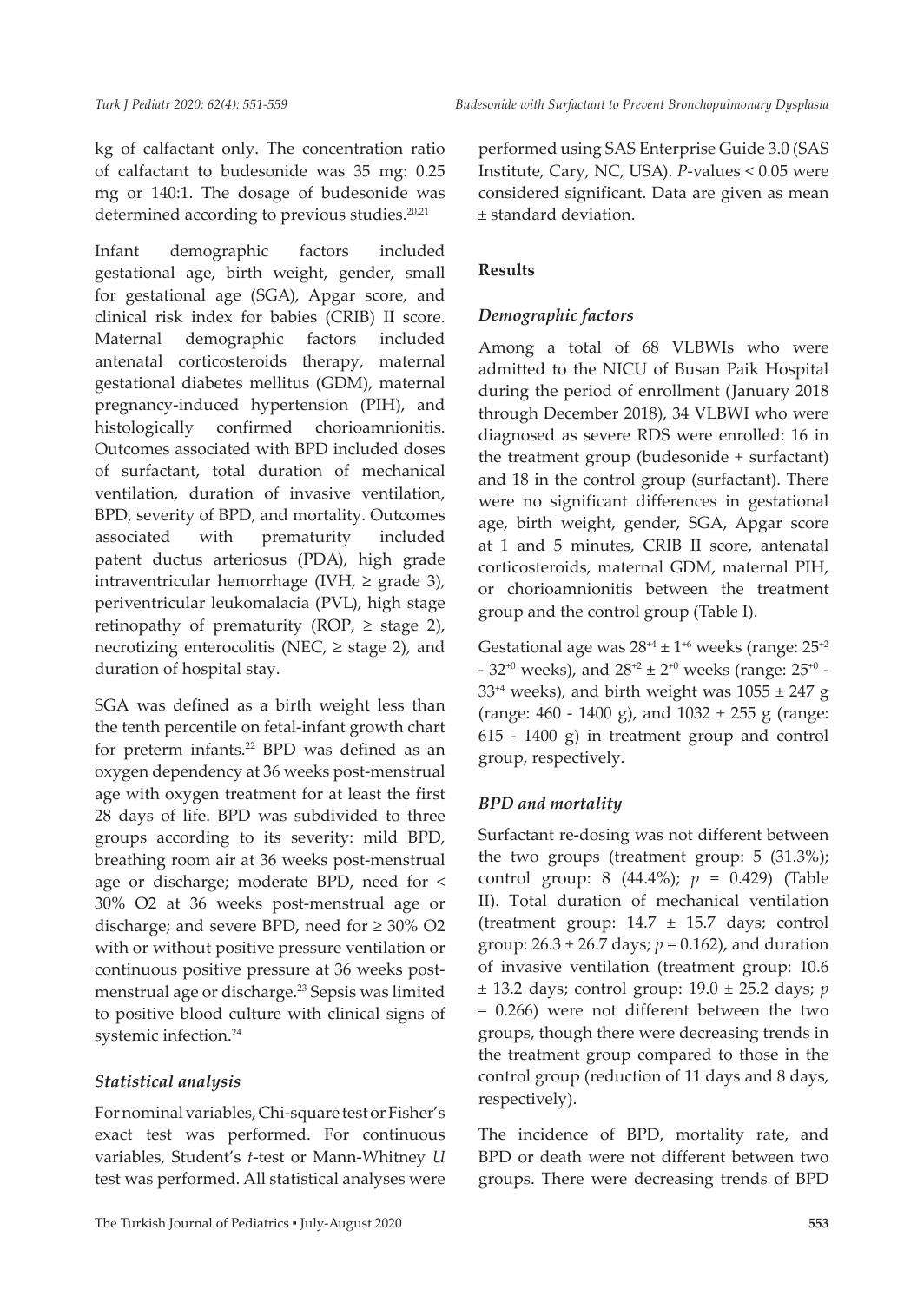|                                        | Treatment group                          | Control group                            |         |
|----------------------------------------|------------------------------------------|------------------------------------------|---------|
|                                        | $(n=16)$                                 | $(n=18)$                                 | p value |
| Gestational age, week <sup>+day</sup>  | $28^{+4} \pm 1^{+6} (25^{+2} - 32^{+0})$ | $28^{+2} \pm 2^{+0} (25^{+0} - 33^{+4})$ | 0.641   |
| Birth weight, g                        | $1055 \pm 247$<br>$(460 - 1400)$         | $1032 \pm 255$<br>$(615 - 1400)$         | 0.791   |
| Male, $n$ $\left(\frac{\%}{\%}\right)$ | 8(50.0)                                  | 9(50.0)                                  | 1.000   |
| SGA, $n$ $\left(\% \right)$            | 4(25.0)                                  | 5(27.8)                                  | 0.855   |
| Apgar score at 1min                    | $4.25 \pm 1.53$                          | $4.44 \pm 1.65$                          | 0.725   |
| Apgar score at 5min                    | $6.81 \pm 1.05$                          | $6.67 \pm 1.19$                          | 0.708   |
| CRIB II                                | $7.50 \pm 2.71$                          | $7.56 \pm 2.77$                          | 0.953   |
| Antenatal corticosteroids, n (%)       | 16(100.0)                                | 18(100.0)                                |         |
| Maternal GDM, n (%)                    | 0(0)                                     | 2(11.1)                                  | 0.169   |
| Maternal PIH, $n$ $%$ )                | 3(18.8)                                  | 1(5.6)                                   | 0.233   |
| Chorioamnionitis, $n$ $\binom{9}{0}$   | 7(43.8)                                  | 5(27.8)                                  | 0.331   |

#### **Table I.** Demographic factors.

SGA: small for gestational age, CRIB: clinical risk index for babies, GDM: gestational diabetes mellitus, PIH: pregnancy induced hypertension.

| Table II. Bronchopulmonary dysplasia and mortality. |  |
|-----------------------------------------------------|--|
|-----------------------------------------------------|--|

|                                                                | Treatment group | Control group   |         |  |
|----------------------------------------------------------------|-----------------|-----------------|---------|--|
|                                                                | $(n=16)$        | $(n=18)$        | p value |  |
| Surfactant re-dosing, $n$ (%)                                  | 5(31.3)         | 8(44.4)         | 0.429   |  |
| Total duration of mechanical ventilation, days $14.7 \pm 15.7$ |                 | $26.3 \pm 26.7$ | 0.162   |  |
| Duration of invasive ventilation, days                         | $10.6 \pm 13.2$ | $19.0 \pm 25.2$ | 0.266   |  |
| $BPD, n$ (%)                                                   | 5(33.3)         | 8(53.3)         | 0.269   |  |
| BPD (moderate to severe), $n$ (%)                              | 2(13.3)         | 4(26.7)         | 0.361   |  |
| BPD (severe), $n$ (%)                                          | 0(0.0)          | 2(13.3)         | 0.143   |  |
| Death, $n$ (%)                                                 | 1(6.3)          | 4(22.2)         | 0.189   |  |
| BPD or death, n (%)                                            | 6(37.5)         | 11(61.1)        | 0.169   |  |

BPD: bronchopulmonary dysplasia.

(treatment group: 33.3%; control group: 53.3%;  $p = 0.269$ ), mortality rate (treatment group: 6.3%; control group:  $22.2\%$ ;  $p = 0.189$ ), and BPD or death (treatment group: 37.5%; control group: 61.1%;  $p = 0.169$ ). However, we couldn't find statistical differences.

There was no severe BPD in the treatment group whereas 13.3% had severe BPD in the control group

#### *Outcomes Associated with Prematurity*

Incidences of ligation of PDA, high grade IVH  $(\geq$  grade 3), PVL, and NEC  $(\geq$  stage 2) were similar between the two groups (Table III). Incidence of high stage ROP  $(≥$  stage 2) was not different between the two groups, though there was a decreasing trend in the treatment group compared to the control group (treatment group: 12.5%; control group: 33.3%; *p* = 0.166). The duration of hospital stay was longer in the control group with statistical significance (treatment group: 73.2 ± 19.5 days; control group: 91.9 ± 20.3 days; *p* = 0.018).

### **Discussion**

Budesonide has a structure similar to cholesterol, a sterol component of mammalian cell membrane. Thus, budesonide is lipid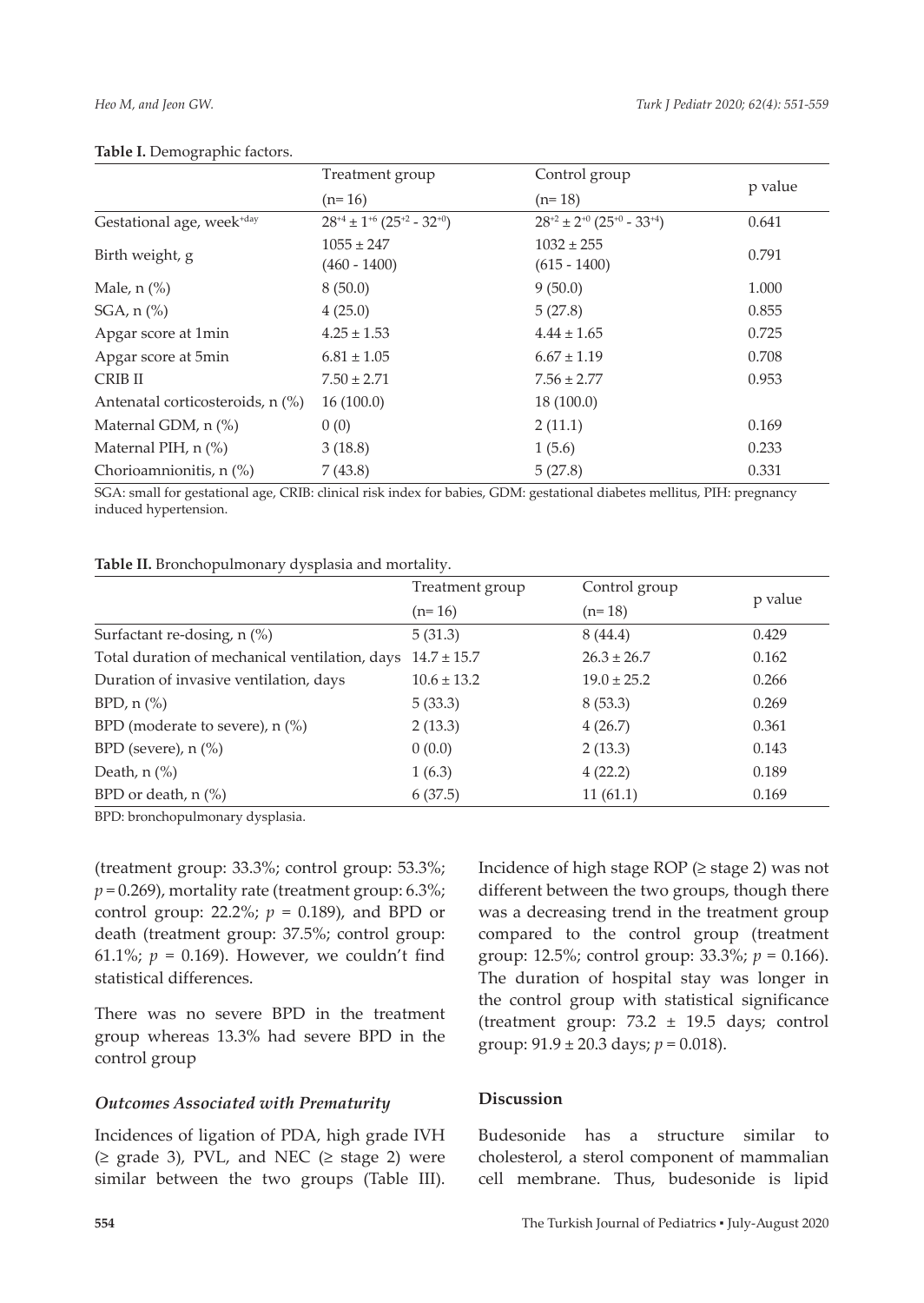|                                       | Treatment group | Control group   |          |
|---------------------------------------|-----------------|-----------------|----------|
|                                       | $(n=16)$        | $(n=18)$        | p value  |
| Ligation of PDA, $n$ (%)              | 1(6.3)          | 3(16.7)         | 0.347    |
| IVH ( $\geq$ grade 3), n (%)          | 1(6.3)          | 1(5.9)          | 0.965    |
| PVL, $n$ $\left(\frac{\%}{\%}\right)$ | 1(6.3)          | 0(0.0)          | 0.295    |
| ROP ( $\geq$ stage 2), n (%)          | 2(12.5)         | 5(33.3)         | 0.166    |
| NEC ( $\geq$ stage 2), n (%)          | 0(0.0)          | 0(0.0)          |          |
| Hospital stay, days                   | $73.2 \pm 19.5$ | $91.9 \pm 20.3$ | $0.018*$ |

**Table III.** Outcomes associated with prematurity.

PDA: patent ductus arteriosus, IVH: intraventricular hemorrhage, PVL: periventricular leukomalacia, ROP: retinopathy of prematurity, NEC: necrotizing enterocolitis.

\**p*-values <0.05.

soluble. It has strong affinity to airway and lung tissues. After budesonide is absorbed in lung tissue, it can conjugate with fatty acid and make fatty acid esters of budesonide. This conjugated form of budesonide is lipophilic, thus prolonging intracellular retention with very slow release of free budesonide. Other corticosteroids such as fluticasone propionate or beclomethasone dipropionate could not make fatty acid esters, which is why budesonide has longer pharmacological effects in airway tissues than other corticosteroids.25,26 This is also the reason why topically inhaled budesonide has markedly better uptake and retention in airway tissues than non-inhaled type of corticosteroid.

We calculated the dosage of budesonide according to a previous study reporting that if the concentration ratio of surfactant and budesonide was 50:1 or more, then budesonide would not disturb the role of surfactant to decrease surface tension.<sup>20</sup> Therefore, calfactant (105 mg/kg, 35 mg/ml) and budesonide (0.25 mg/kg, 0.25 mg/ml) at a concentration ratio of 35 mg:0.25 mg or 140:1 (>50:1) was chosen so that surfactant function would not be disturbed by budesonide.

Systemically administered corticosteroid can cross the blood brain barrier and result in high concentrations in brain tissues, especially in hippocampus which contains high density of corticosteroid receptors.3 Corticosteroid in brain tissues can change cerebral blood flow abnormally. It can cause ischemia and exert

adverse effects on brain growth, especially in the hippocampus which is a critical area for memory and learning. This is why systemic administered corticosteroid can cause neurodevelopmental side effects.

To improve the local effect and decrease the systemic side effect of steroid, another route of drug delivery has been studied. Shah et al.27- <sup>29</sup> have reviewed the effect of inhaled versus systemic corticosteroids in preterm infants to prevent BPD with meta-analysis over three times. There were differences between study protocols. However, most trials administered inhaled budesonide or beclomethasone dipropionate by metered dose inhaler and a spacer device or intravenous dexamethasone. They found that there were no significant differences in effectiveness or side effects between inhaled and systemic corticosteroids. All reviewed randomized controlled trials did not use surfactant as a vehicle. They administered inhaled corticosteroid with metered dose inhaler, a well-known ineffective delivery system of drugs to the airway and lung in preterm infants. They suggested that a better mode of delivering inhaled corticosteroid could be more effective without increasing side effects.

Researchers have investigated intratracheal administering steroid with surfactant as a vehicle in animal models. Fajardo et al.<sup>30</sup> have revealed that intratracheal instillation of budesonide with surfactant is more effective than intratracheal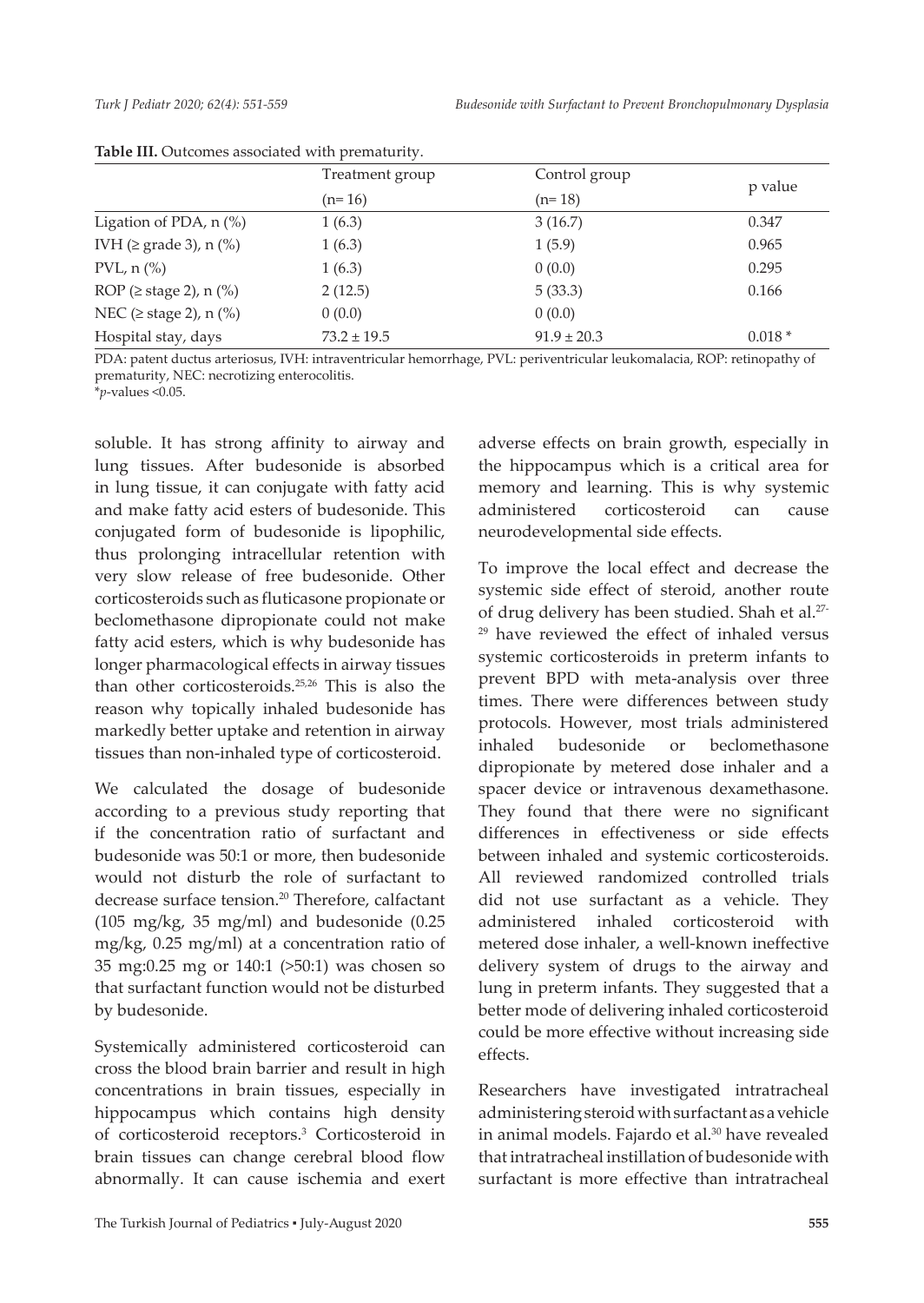budesonide alone or inhaled budesonide in ventilated rabbit. Chen et al.<sup>31</sup> have administered intratracheal high dose dexamethasone (0.5 mg/ kg) with surfactant (beractant, 50 mg/kg or 100 mg/kg) in rats with acute lung injury. They concluded that intratracheal administration of high dose dexamethasone with surfactant could alleviate inflammation of lungs compared to intratracheal administration of surfactant alone. In another animal study with rats, intratracheal administered low dose dexamethasone (0.04 mg/kg, 1 mL/kg) with surfactant as a vehicle (beractant, 10 mg/kg, 5 mL/kg, diluted to 2 mg/ mL) improved the distribution of dexamethasone to peripheral lungs compared to the use of saline as a vehicle. It also decreased circulating concentration of dexamethasone compared to systemic administration of dexamethasone.<sup>32</sup> They suggested that the most effective mode of delivering corticosteroid could be intratracheal instillation. Yang et al.<sup>33</sup> have reported that intratracheal administered budesonide (0.5mg/ kg) with surfactant (beractant, 100mg/kg) in neonatal piglets can improve oxygenation and histological lung injuries during acute period (in four hours) compared to no treatment, although it has no difference compared to treatment with surfactant alone. However, budesonide did not disturb surfactant function of decreasing surface tension. They reported updated results<sup>34</sup> that intratracheal administration of budesonide (0.25 mg/kg) with surfactant (beractant, 100 mg/ kg) in neonatal piglets with severe RDS could improve oxygenation and histological lung injuries over 24 hours constantly. Differences from their previous study were suggested by too short observation periods such as four hours to alleviate oxygenation and histological changes. Considering that BPD is a lung injury syndrome with chronic and multifactorial pathogenesis, observation over a longer period might be more reliable for evaluating the effectiveness of drugs to alleviate BPD.

In another study by Ricci et al.<sup>10</sup>, intratracheal administration of 0.25 mg/kg (1 mL/ kg) budesonide with 200 mg/kg (2.5 mL/ kg) surfactant improved tidal volume, gas

exchange, and lung compliance in premature rabbits. They used poractant alfa as a vehicle, not beractant. The concentration ratio of poractant alfa to budesonide was 80 mg: 0.25mg or 320:1 ( $\geq$  50:1). Thus, surfactant function might not be disturbed by budesonide. Also, administration of budesonide with surfactant decreased lung inflammation compared to budesonide or surfactant alone. This meant that budesonide did not disturb surfactant function, and surfactant can be a good vehicle to deliver budesonide to distal lungs to alleviate BPD. Roberts et al.<sup>35</sup> have reported that, when budesonide with surfactant is administered intratracheally in premature lambs, budesonide and its metabolites (16α-hydroxy prednisolone, or budesonide-palmitate) could not be detected in the brain tissue. This means that intratracheally administered budesonide with surfactant is deposited in the airway and lung tissues mostly. It is less absorbed systemically, showing low plasma concentration. It could not cross the blood brain barrier, resulting in minimal neurologic side effects with only local anti-inflammatory effect in airway tissue

Yeh et al.<sup>20</sup> have conducted a prospective randomized controlled trial (RCT) with intratracheal instillation of 0.25 mg/kg (1 mL/ kg) budesonide with 100 mg/kg (4 mL/kg) surfactant (beractant) in 116 VLBWIs with severe RDS. They reported that this therapy could decrease the incidence of BPD and mortality and increase survival without BPD compared to surfactant only therapy without significantly increasing adverse events. In a follow up study<sup>21</sup> of this trial at the age of two to three years of these enrolled preterm infants (67 VLWBIs, 35 budesonide treated and 32 control), there were no significant differences in the incidence of hospital admission by respiratory causes or physical growth such as body weight, height, or head circumference between budesonide with surfactant treated group and surfactant only treated group. There were no significant differences in Mental Development Index (MDI) or Psychomotor Development Index (PDI) by Bayley Scales of Infant Development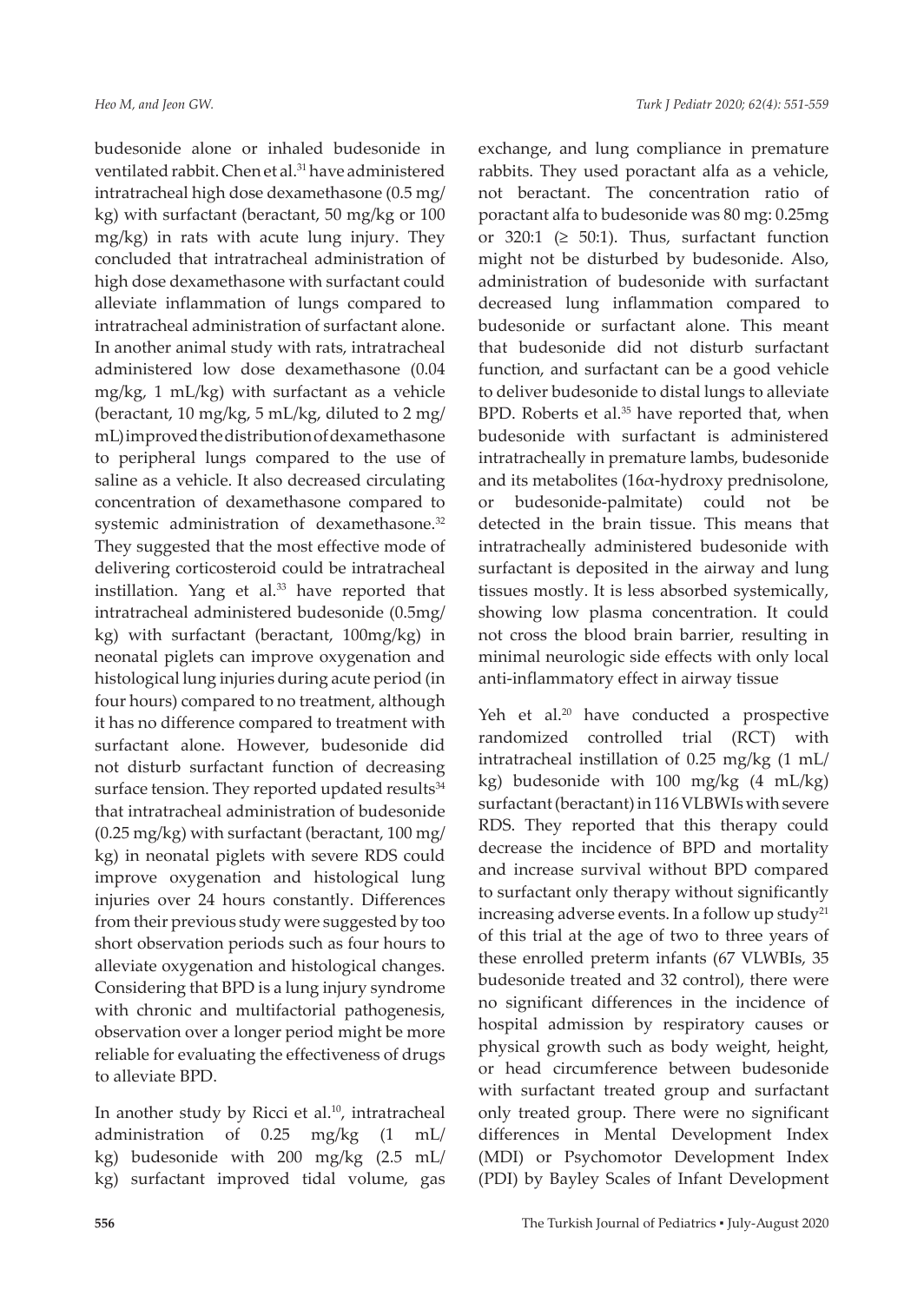(BSID) II between budesonide with surfactant treated group and surfactant only treated group either. Authors concluded that there were no long-term adverse events associated with intratracheal instillation of budesonide with surfactant. In a prospective multicenter RCT,<sup>36</sup> 265 VLBWIs in three tertiary NICUs in USA and Taiwan were enrolled. Budesonide (0.25 mg/kg, 1 mL/kg) with surfactant (beractant, 100 mg/kg, 4 mL/kg) treatment decreased the incidence of BPD or mortality compared to surfactant (100 mg/kg) only treatment (66% to 42%, *p* < 0.001). Also, levels of interleukins (IL-1, -6, and -8) in tracheal aspirates were lower in budesonide with surfactant treatment group compared to those in surfactant only treatment group, indicating that budesonide could ameliorate inflammation. Physical growth and neurodevelopmental impairment were similar between the two groups in a follow up study at the age of two to three years of these enrolled preterm infants. Researchers reported that intratracheal administration of budesonide with surfactant decreased BPD or mortality without significantly increasing acute or longterm adverse effects.

The differences of this study from Yeh's studies<sup>20,21,36</sup> are that we used different preparation of surfactant (calfactant in this study vs. beractant in Yeh's studies), and different concentration ratio of surfactant to budesonide (140:1 in this study vs. 100:1 in Yeh's studies).

We couldn't find differences in the BPD, mortality rate, BPD or mortality, ventilator duration, and high stage ROP between the two groups. There were decreasing trends of those parameters in the treatment group compared to the control group without statistical differences. Hospital stay was decreased in the treatment group compared to control group with statistical significance. It might be due to decreasing trends of BPD and ventilator duration in the treatment group. The limitation of this study is that the small number of enrolled patients to prove statistical differences.

In conclusion, early intratracheal administration of budesonide and surfactant in preterm infants with severe RDS might decrease BPD and mortality without disturbing surfactant function. Further prospective randomized controlled studies with different preparations of surfactants with a large number of preterm infants are required. To the best of our knowledge, this is the first study administering budesonide with calfactant in preterm infants having severe RDS.

The protocol of this study was reviewed and approved by the Institutional Review Board of Inje University Busan Paik Hospital. A waiver of consent was granted for chart review without patient contact.

### **REFERENCES**

- 1. Jobe AH. Mechanisms of lung injury and bronchopulmonary dysplasia. Am J Perinatol 2016; 33: 1076-1078.
- 2. Wilson-Costello D, Walsh MC, Langer JC, et al; Eunice Kennedy Shriver National Institute of Child Health and Human Development Neonatal Research Network. Impact of postnatal corticosteroid use on neurodevelopment at 18 to 22 months' adjusted age: effects of dose, timing, and risk of bronchopulmonary dysplasia in extremely low birth weight infants. Pediatrics 2009; 123: e430-e437.
- 3. Watterberg KL; American Academy of Pediatrics. Committee on Fetus and Newborn. Policy statement--postnatal corticosteroids to prevent or treat bronchopulmonary dysplasia. Pediatrics 2010; 126: 800-808.
- 4. Davidson LM, Berkelhamer SK. Bronchopulmonary dysplasia: chronic lung disease of infancy and longterm pulmonary outcomes. J Clin Med 2017; 6.
- 5. Committee on Fetus and Newborn. Postnatal corticosteroids to treat or prevent chronic lung disease in preterm infants. Pediatrics 2002; 109: 330- 338.
- 6. National Asthma Education and Prevention Program. Expert Panel Report: Guidelines for the diagnosis and management of asthma update on selected topics-2002. J Allergy Clin Immunol 2002; 110(Suppl 5): S141-S219.
- 7. Bassler D, Plavka R, Shinwell ES, et al; NEUROSIS Trial Group. Early inhaled budesonide for the prevention of bronchopulmonary dysplasia. N Engl J Med 2015; 373: 1497-1506.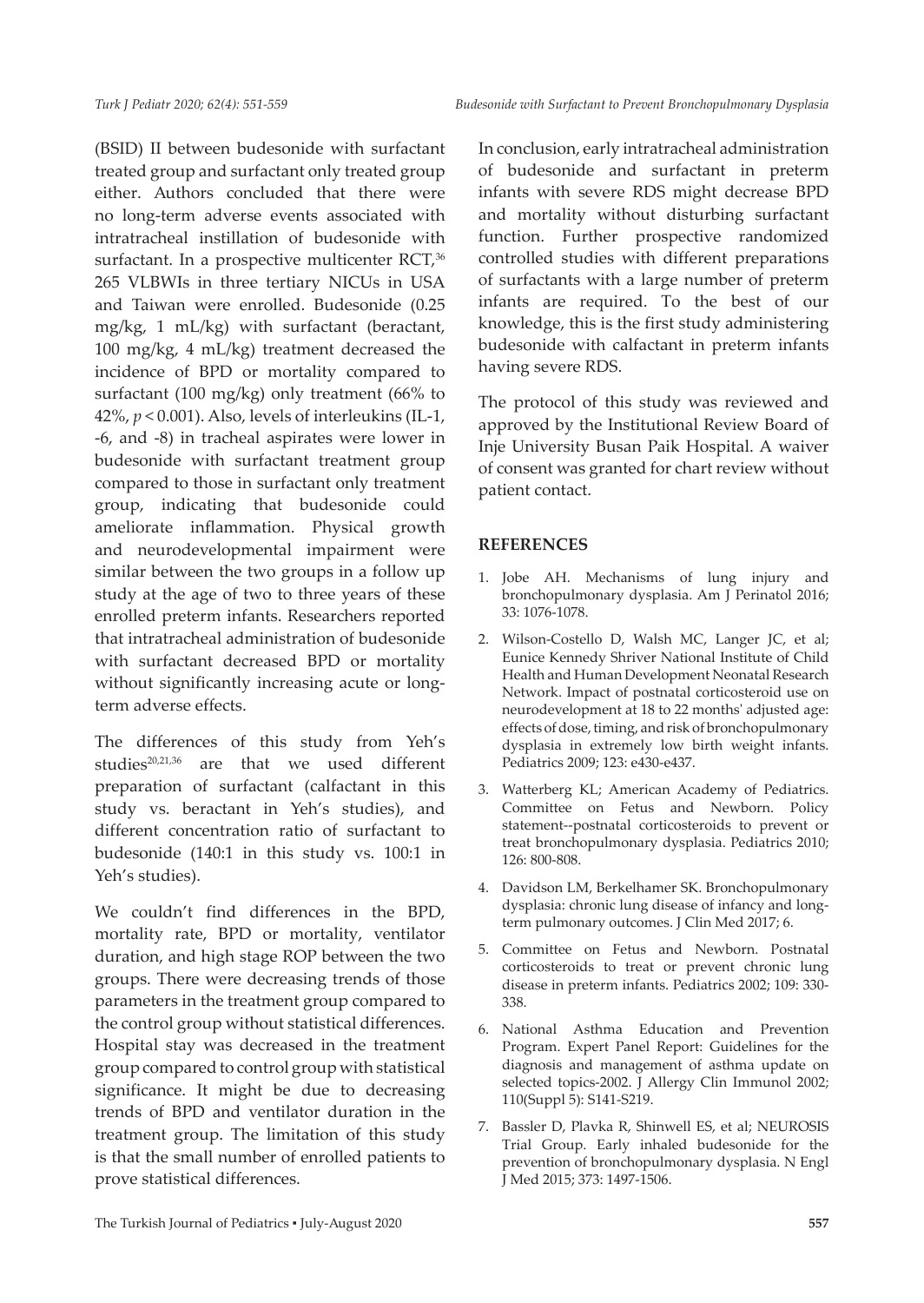- 8. Nakamura T, Yonemoto N, Nakayama M, et al; The Neonatal Research Network. Early inhaled steroid use in extremely low birthweight infants: a randomised controlled trial. Arch Dis Child Fetal Neonatal Ed 2016; 101: F552-F556.
- 9. Mazela J, Polin RA. Aerosol delivery to ventilated newborn infants: historical challenges and new directions. Eur J Pediatr 2011; 170: 433-444.
- 10. Ricci F, Catozzi C, Ravanetti F, et al. In vitro and in vivo characterization of poractant alfa supplemented with budesonide for safe and effective intratracheal administration. Pediatr Res 2017; 82: 1056-1063.
- 11. Agassandian M, Mallampalli RK. Surfactant phospholipid metabolism. Biochim Biophys Acta 2013; 1831: 612-625.
- 12. Parra E, Perez-Gil J. Composition, structure and mechanical properties define performance of pulmonary surfactant membranes and films. Chem Phys Lipids 2015; 185: 153-175.
- 13. Perez-Gil J, Weaver TE. Pulmonary surfactant pathophysiology: current models and open questions. Physiology (Bethesda) 2010; 25: 132-141.
- 14. van't Veen A, Gommers D, Mouton JW, Kluytmans JA, Krijt EJ, Lachmann B. Exogenous pulmonary surfactant as a drug delivering agent: influence of antibiotics on surfactant activity. Br J Pharmacol 1996; 118: 593-598.
- 15. van't Veen A, Mouton JW, Gommers D, Lachmann B. Pulmonary surfactant as vehicle for intratracheally instilled tobramycin in mice infected with Klebsiella pneumoniae. Br J Pharmacol 1996; 119: 1145-1148.
- 16. Kharasch VS, Sweeney TD, Fredberg J, et al. Pulmonary surfactant as a vehicle for intratracheal delivery of technetium sulfur colloid and pentamidine in hamster lungs. Am Rev Respir Dis 1991; 144: 909-913.
- 17. Pham S, Wiedmann TS. Note: dissolution of aerosol particles of budesonide in Survanta, a model lung surfactant. J Pharm Sci 2001; 90: 98-104.
- 18. Huang LT, Yeh TF, Kuo YL, Chen PC, Chen CM. Effect of surfactant and budesonide on the pulmonary distribution of fluorescent dye in mice. Pediatr Neonatol 2015; 56: 19-24.
- 19. Jobe AH. 50 Years ago in The Journal of Pediatrics: Respiratory distress syndrome of newborn infants: I. Diagnosis and incidence Miller H. J Pediatr 1962; 61: 2-8. Respiratory Distress Syndrome of Newborn Infants: II. Clinical Study of Pathogenesis Miller H. J Pediatr 1962; 61: 9-16. J Pediatr 2012; 161: 93.
- 20. Yeh TF, Lin HC, Chang CH, et al. Early intratracheal instillation of budesonide using surfactant as a vehicle to prevent chronic lung disease in preterm infants: a pilot study. Pediatrics 2008; 121: e1310-e1318.
- 21. Kuo HT, Lin HC, Tsai CH, Chouc IC, Yeh TF. A follow-up study of preterm infants given budesonide using surfactant as a vehicle to prevent chronic lung disease in preterm infants. J Pediatr 2010; 156: 537- 541.
- 22. Fenton TR. A new growth chart for preterm babies: Babson and Benda's chart updated with recent data and a new format. BMC Pediatr 2003; 3: 13.
- 23. Kinsella JP, Greenough A, Abman SH. Bronchopulmonary dysplasia. Lancet 2006; 367: 1421-1431.
- 24. Stoll BJ, Hansen NI, Adams-Chapman I, et al; National Institute of Child Health and Human Development Neonatal Research Network Neurodevelopmental and growth impairment among extremely low-birth-weight infants with neonatal infection. JAMA 2004; 292: 2357-2365.
- 25. Miller-Larsson A, Mattsson H, Hjertberg E, Dahlback M, Tunek A, Brattsand R. Reversible fatty acid conjugation of budesonide. Novel mechanism for prolonged retention of topically applied steroid in airway tissue. Drug Metab Dispos 1998; 26: 623-630.
- 26. Tunek A, Sjodin K, Hallstrom G. Reversible formation of fatty acid esters of budesonide, an antiasthma glucocorticoid, in human lung and liver microsomes. Drug Metab Dispos 1997; 25: 1311-1317.
- 27. Shah SS, Ohlsson A, Halliday HL, Shah VS. Inhaled versus systemic corticosteroids for the treatment of chronic lung disease in ventilated very low birth weight preterm infants. Cochrane Database Syst Rev 2003: CD002057.
- 28. Shah SS, Ohlsson A, Halliday HL, Shah VS. Inhaled versus systemic corticosteroids for the treatment of chronic lung disease in ventilated very low birth weight preterm infants. Cochrane Database Syst Rev 2007: CD002057.
- 29. Shah SS, Ohlsson A, Halliday HL, Shah VS. Inhaled versus systemic corticosteroids for the treatment of chronic lung disease in ventilated very low birth weight preterm infants. Cochrane Database Syst Rev 2012: CD002057.
- 30. Fajardo C, Levin D, Garcia M, Abrams D, Adamson I. Surfactant versus saline as a vehicle for corticosteroid delivery to the lungs of ventilated rabbits. Pediatr Res 1998; 43(4 Pt 1): 542-547.